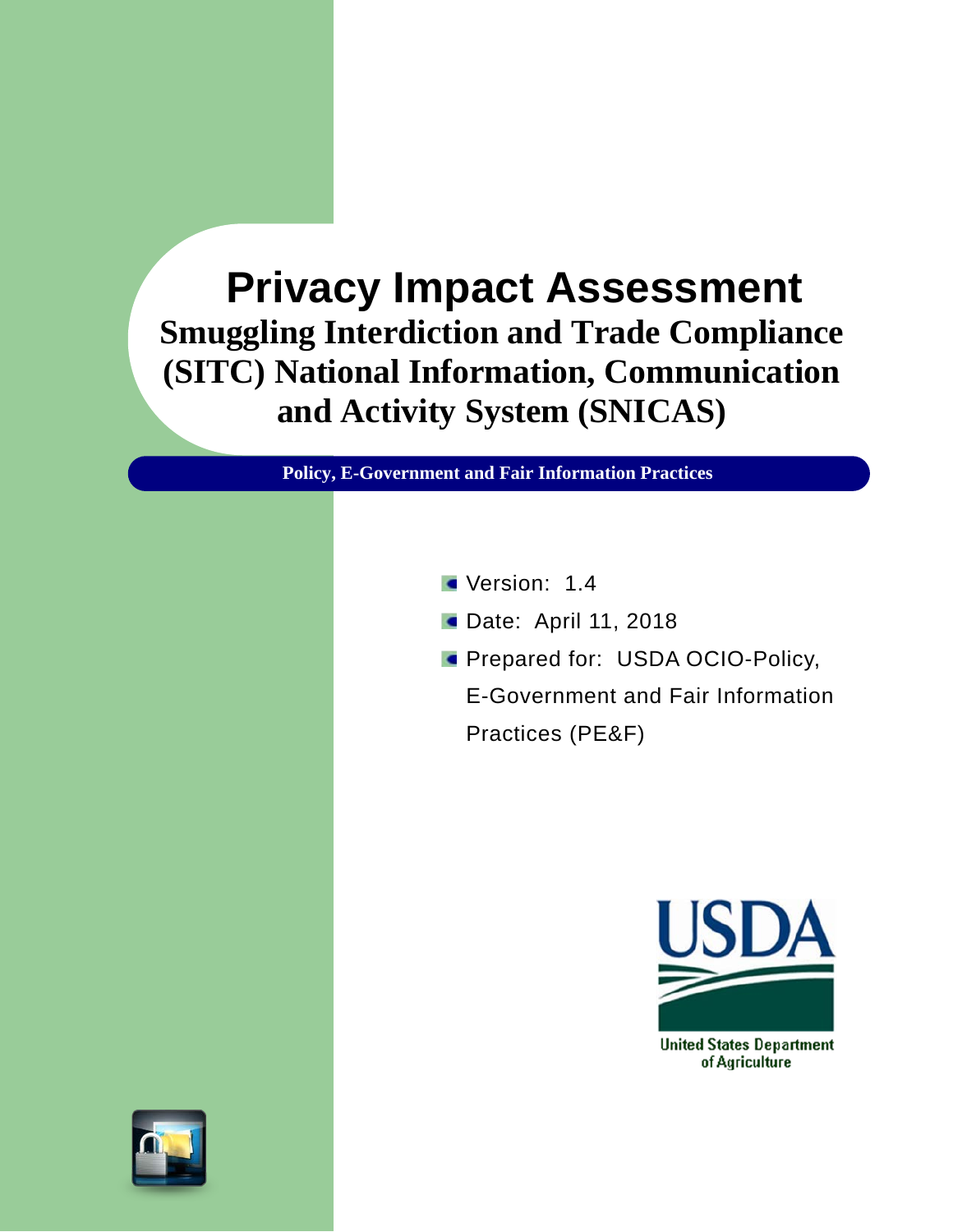

## **Privacy Impact Assessment for the**

# **SNICAS**

## *April 11, 2018*

# **Contact Point**

Michael P. Sileo APHIS/PPQ (301) 851-2040

# **Reviewing Official**

Tonya Woods APHIS Privacy Officer (301) 851-4076

Danna Mingo APHIS Privacy Compliance Officer (301) 851-2487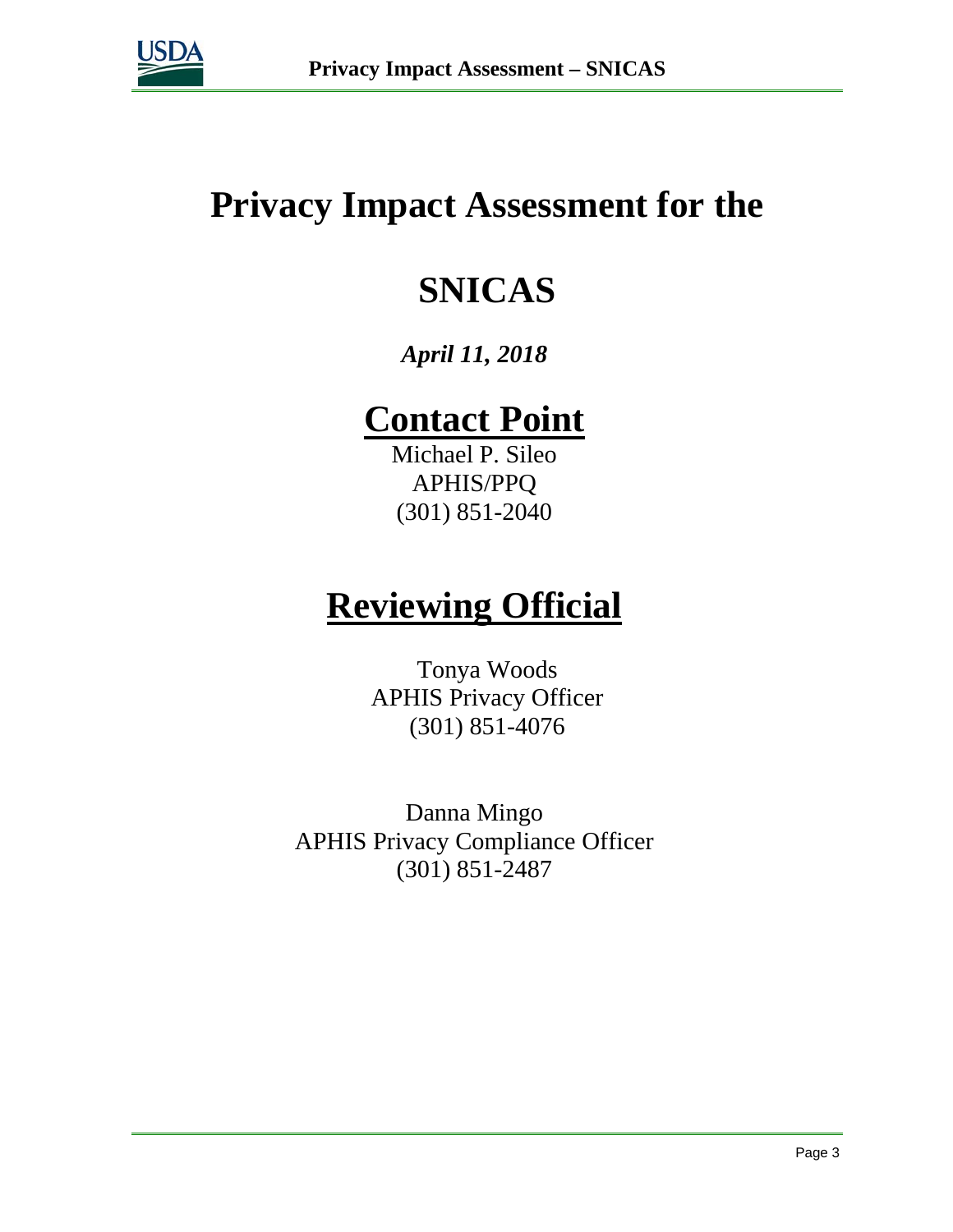

## Abstract

United States Department of Agriculture (USDA), Animal Plant Health Inspections Service (APHIS), Plant Protection and Quarantine (PPQ), is publishing this Privacy Impact Assessment to give notice of its procedures for recording certain information associated with its Smuggling Interdiction and Trade Compliance (SITC) program/unit. Information for the program/unit is collected in the SITC National, Information, Communication, and Activity System (SNICAS). The primary goal is to maintain information about individuals, commercial entities, and companies, who import, handle, distribute, or consume products that may pose, either indirectly or directly, a smuggling or trade compliance risk to U.S. agriculture and natural resources. The secondary goal is to maintain and communicate information associated with SITC operational and administrative activities.

### **Overview**

The mission of Plant Protection and Quarantine's (PPQ's) Smuggling Interdiction and Trade Compliance (SITC) Program is to detect and prevent the unlawful entry and distribution of prohibited and/or non-compliant products that may harbor exotic plant and animal pests, disease or invasive species. SITC focuses its anti-smuggling and trade compliance efforts at the Ports of Entry (POE) and in commerce to prevent the establishment of plant and animal pests and diseases, while maintaining the safety of our ecosystems and natural resources. SITC is responsible for collecting, maintaining, and reviewing information appropriate to successfully and efficiently meet this mission.

SNICAS is a Plant Protection and Quarantine Investment in the Animal and Plant Health Inspection Service portfolio. SITC collects data maintained in SNICAS pursuant to the Plant Protection Act 7 U.S.C. 7701-7786; Animal Health Protection Act 7 U.S.C 8301-8321; 7 The Honey Bee Act U.S.C. 281-286; Bioterrorism Preparedness and Response Act of 2002 (7 U.S.C. 8401).

PPQ SITC, will in most cases collect information through physical inspection and survey of POE and commerce site locations. Alternatively, where available and appropriate, PPQ SITC will leverage internal agency datasets to supplement data not obtained during physical inspections/surveys. PPQ SITC will also, where available and appropriate, obtain and record information from other outside sources including, but not limited to, federal, state, and local governments, as well as stakeholder, cooperator, and open source data sets. Electronic data transfer is the preferable method of recording and collecting data, but when necessary, SITC will manually type in data sets gleaned from other sources.

SNICAS was granted an Authority to Operate by the Office of the Chief Information Officer, Cyber Policy and Oversight (CPO) on August 29, 2012.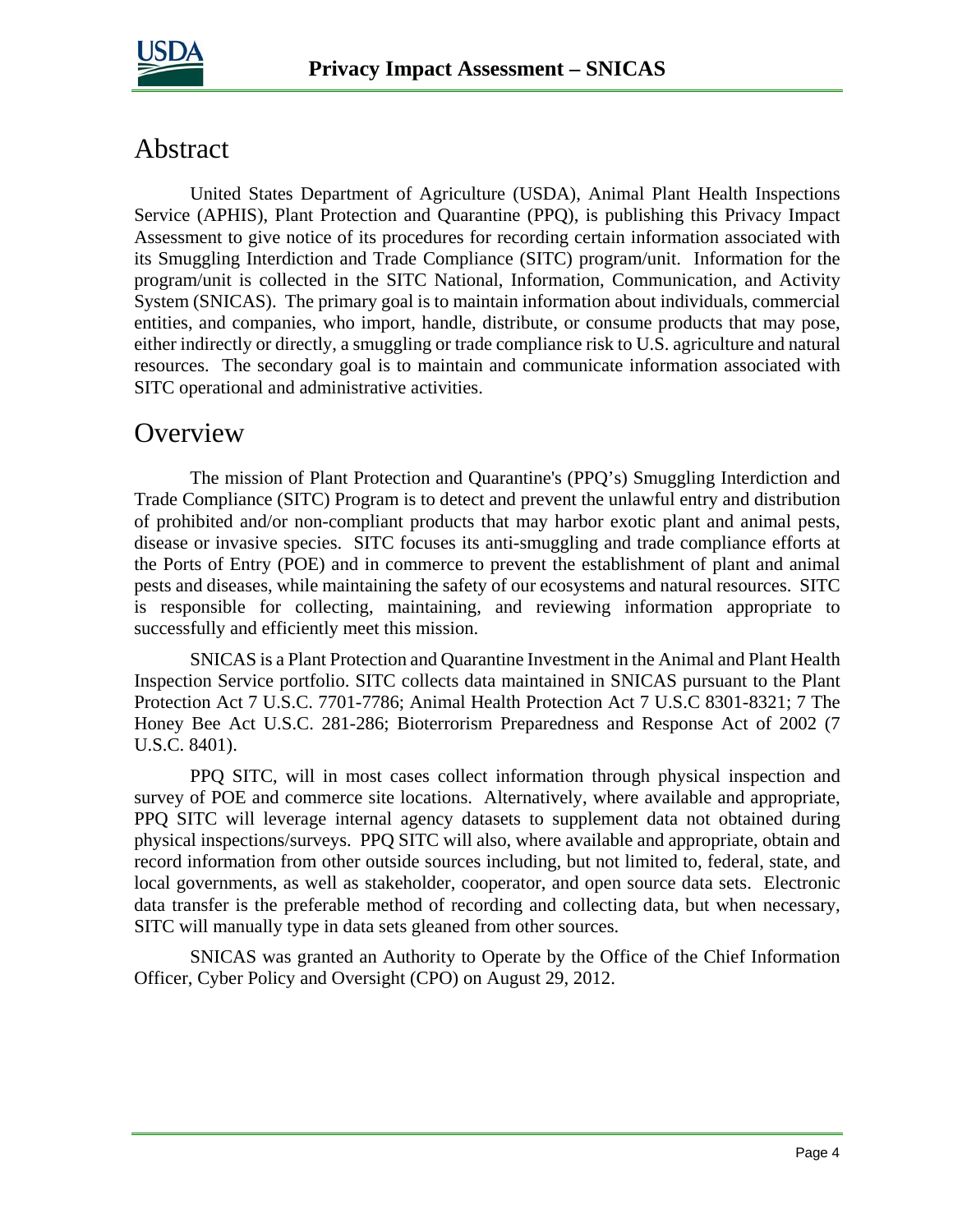

## Section 1.0 Characterization of the Information

The following questions are intended to define the scope of the information requested and/or collected as well as reasons for its collection as part of the program, system, rule, or technology being developed.

#### **1.1 What information is collected, used, disseminated, or maintained in the system?**

SITC will collect information pertaining to individuals, commercial entities, and companies, who import, handle, distribute or consume products that may be associated with the importation and/or interstate movement of prohibited or restricted agricultural products. The system will also maintain and communicate information about SITC operational and administrative activities. Specifically, the system will contain records pertaining to the POE and commerce locations inspected/surveyed during daily operations. Information collected includes:

- Company/Business/Entity Name
- Persons Name (First, Middle and Last)
- Address, City, State, Zip code, Latitude and Longitude
- Phone, Fax, and Email
- Social Security Number
- Date and/or Place of Birth
- Gender
- Inspection/Survey Date
- Conveyance and Conveyance ID (License plate, Vehicle Identification Number)
- Tax Identification Number
- Criminal history
- Product Name, photograph, Country of Origin, Id numbers, and Bar codes
- Port of Entry, Crossing, or Import location
- Legal Authorities, and CFR's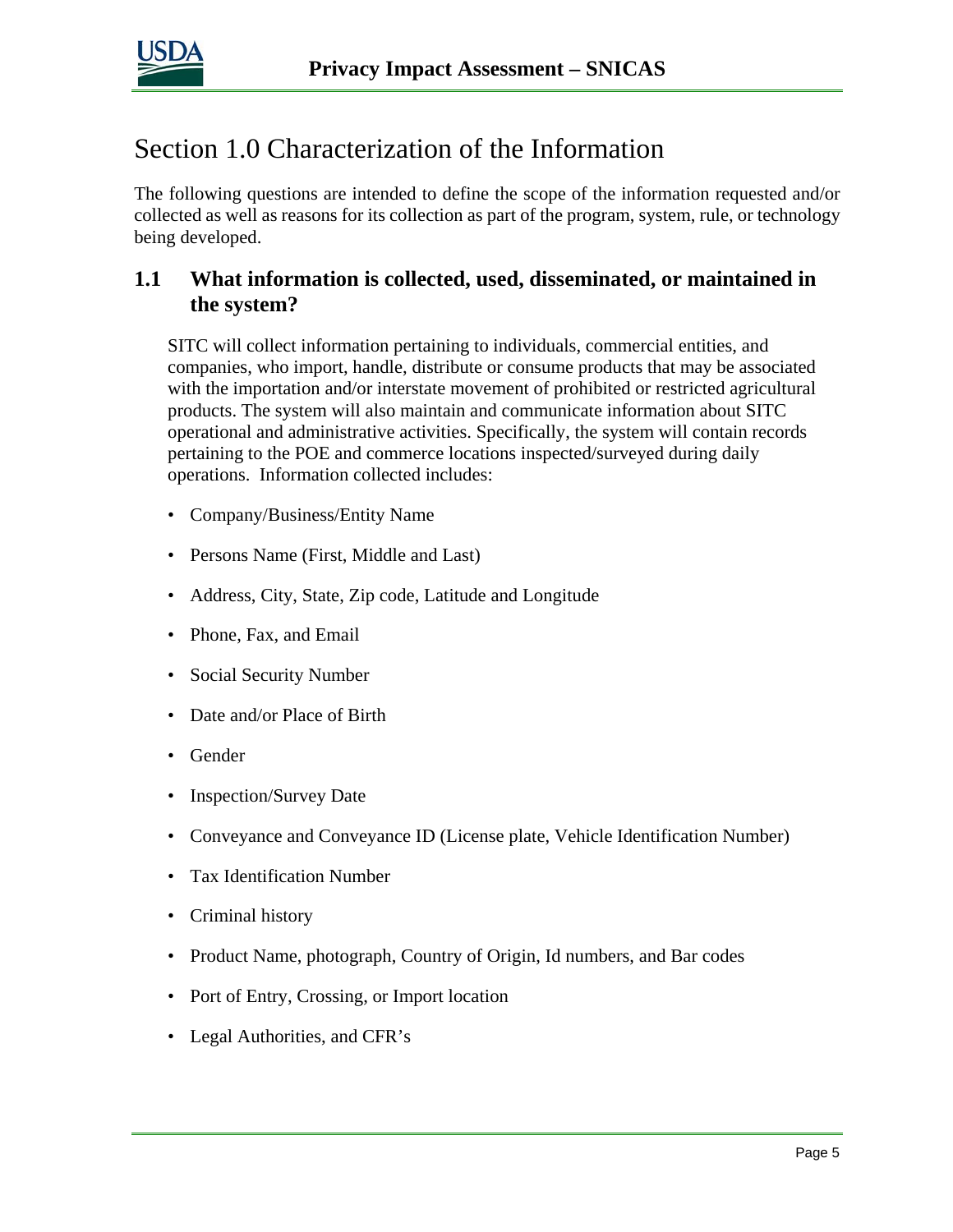

- Employee information, name, title, work and e-mail addresses, telephone and badge number, SITC work unit, and area of coverage
- Supporting documents (attachments)

Other communicative and analytical information associated with products, seizures, trace requests, product pathways, recall activities, and intelligence/analysis background reviews in support of the SITC mission will also be collected.

#### **1.2 What are the sources of the information in the system?**

To the extent available, this information is collected directly from individuals, commercial entities, and companies, who import, handle, distribute or consume products that may be associated with the importation and/or interstate movement of prohibited or restricted agricultural products. Where available and appropriate, PPQ SITC will leverage internal agency datasets to supplement data not obtained during physical survey/inspections. PPQ SITC will also, where available and appropriate, obtain and enter information from other outside sources including, but not limited to, federal, state, and local governments, as well as stakeholder, cooperator, and open source or commercial data sets. Data associated with operational and administrative functions will be collected directly from SITC employees (officers, supervisors, administrators and support personnel).

#### **1.3 Why is the information being collected, used, disseminated, or maintained?**

The principal purpose for collecting this data is to provide APHIS, PPQ, SITC, and other agency personnel with information to assist them in detecting and preventing the unlawful entry and distribution of prohibited and/or non-compliant products that may harbor exotic plant and animal pests, diseases, or invasive species.

#### **1.4 How is the information collected?**

Information in SNICAS is primarily manually entered by SITC employees as a result of physical inspection/survey associated with daily operational deployment of the program. When collecting data from outside sources electronic data transfer is the preferable method, but when necessary, SITC will also manually enter these data sets.

#### **1.5 How will the information be checked for accuracy?**

All data is quality controlled and reviewed for accuracy at the time of entry by the SITC employee (officer, supervisor, etc.). During operational deployment, employees also confirm the accuracy of the data with the individuals, commercial entities, and companies being surveyed /inspected. SNICAS was also deployed with current industry standard architecture technologies to ensure data quality and integrity. These data integrity rules assist employees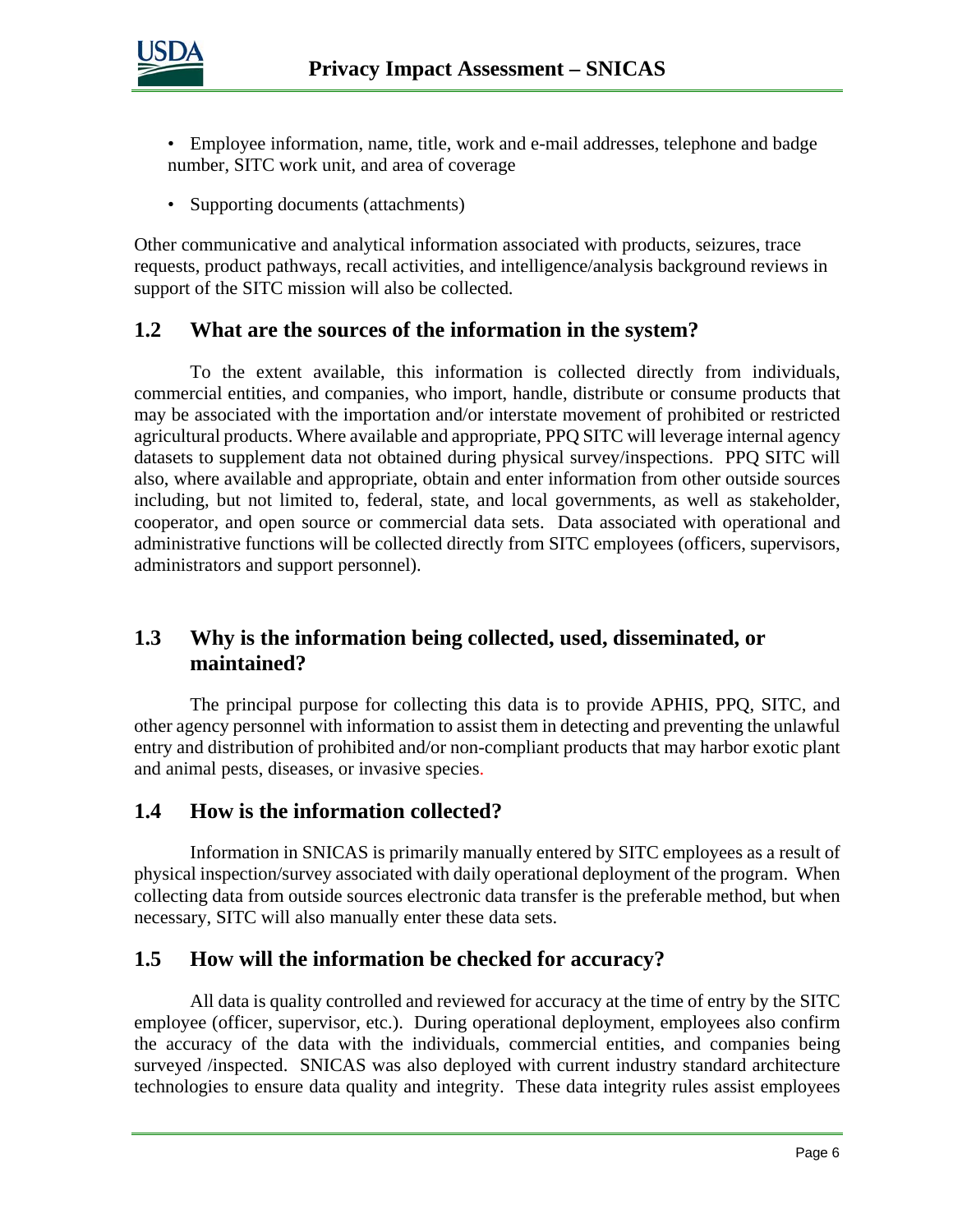

when entering data. Examples of industry standard architectures deployed within SNICAS include:

• SNICAS is a relational database and makes extensive use of primary and foreign key values. These primary and foreign key relationships (constraints) are fundamental in ensuring and checking for data quality and integrity. This occurs within the main architecture of the system and within the many reference tables deployed and utilized for drop down menus.

• For each record saved in SNICAS, the system requires a minimal amount of data to be collected for every record to be valid. By forcing this minimum standard, the systems (by default) have data of higher quality and integrity.

• SNICAS enforces data integrity rules on specific data elements: including, but not limited to: dates, zip codes, county names, state names, country names, seizure quantities, work units, and officer names.

• SNICAS enforces data integrity rules based on relational data: including, but not limited to: Officer and Work Unit, Survey Location and Work unit, Location and Survey, Trace Location and Work unit, Trace requesting and receiving unit (office), as well as, seizure articles and seizure surveys.

• SNICAS utilizes audit trails to track data edits for all major data elements and tables within the system. Virtually, this is a database behind the database and allows administrators to not only review changes within the system, but to also restore data that has been inaccurately entered, if needed.

Data is also quality controlled by the SITC analysts and SNICAS programmers on a quarterly, six-month, and annual review. The location information is geo-coded for accuracy concerning latitude and longitude, while violation and seizure data are cross-referenced with other PPQ databases to determine if any discrepancies have occurred. Individuals and commerce site locations associated with the pathways used to disseminate prohibited and regulated commodities are also cross-referenced in third party databases such as LexisNexis, Autotrack, Sales Genie, and other third party sources.

#### **1.6 What specific legal authorities, arrangements, and/or agreements defined the collection of information?**

Plant Protection Act 7 U.S.C. 7701-7786; Animal Health Protection Act 7 U.S.C 8301- 8321; 7 The Honey Bee Act U.S.C. 281-286; Bioterrorism Preparedness and Response Act of 2002 (7 U.S.C. 8401).

SITC conducts activities and investigations derived from APHIS regulatory authority in Title 9 of the code of federal regulations (CFR) for plants, plant products or plant pests, as well as from Title 7 of the CFR for biological toxins and agents, domestic quarantines, endangered species, foreign quarantines, genetically engineered organisms, Hawaii quarantines, honey bees, import /export, noxious weeds, plant pests and the seed act.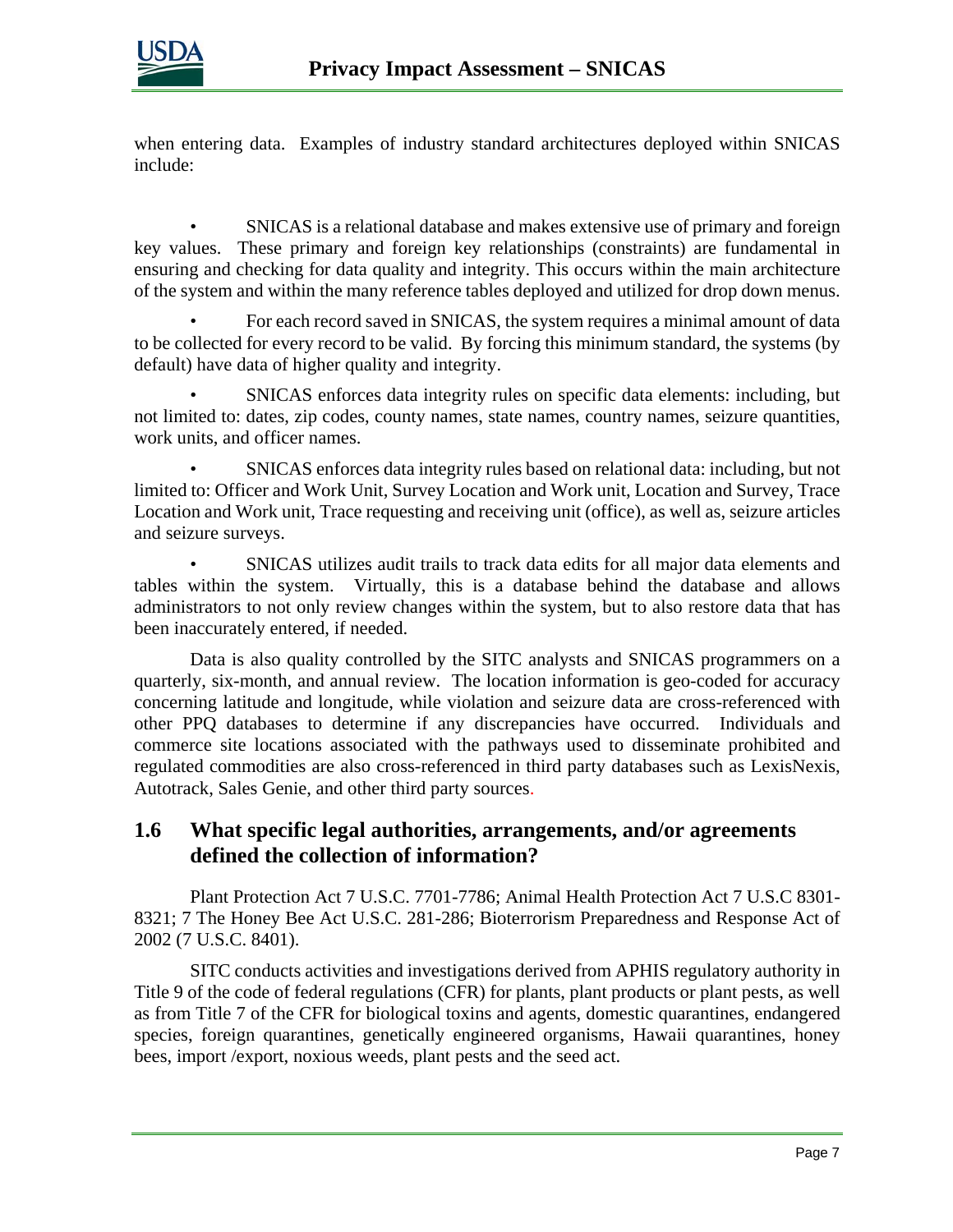

#### **1.7 Privacy Impact Analysis: Given the amount and type of data collected, discuss the privacy risks identified and how they were mitigated.**

Integrated Network Authentication is required for access to the system. The access control list for the database validates against the network identification of the user creating a 2 layer authentication scheme. SITC personnel have access to all data in the system. Non-SITC personnel are provided data feeds or have restricted views of the database based on their database account. These accounts use integrated network authentication to validate the end user and restrict access.

### Section 2.0 Uses of the Information

The following questions are intended to clearly delineate the use of information and the accuracy of the data being used.

#### **2.1 Describe all the uses of information.**

The primary goal of SNICAS is to maintain information about individuals, commercial entities, and companies, who import, handle, distribute, or consume products that may pose, either indirectly or directly, a smuggling or trade compliance risk to U.S. agriculture and natural resources. The secondary goal is to maintain and communicate information about or associated with SITC operational and administrative activities.

The information in SNICAS is used in the following ways:

- To support the safe and efficient daily deployment of SITC operations.
- To support management and administration of the SITC program.
- As legal documentation to support the chronological and historical chain of events associated with activities or regulatory actions taken.
- To locate prohibited commodities and identify individuals, business entities, and affiliated personnel associated with those locations that either purchased or distributed the regulated articles within U.S. commerce.
- To communicate, document, and respond to trace back and trace forward information exchanged between work units, areas, and regions.
- To help support targeting, trend, pathway, and risk analysis initiatives in support of the APHIS mission.
- To help determine the risk status of the commercial sites where the regulated articles were seized.
- To generate reports to evaluate quality control of data and effectiveness of the program for risk based decisions, staffing models, statistical analysis, work efficiency, and productivity based on that data.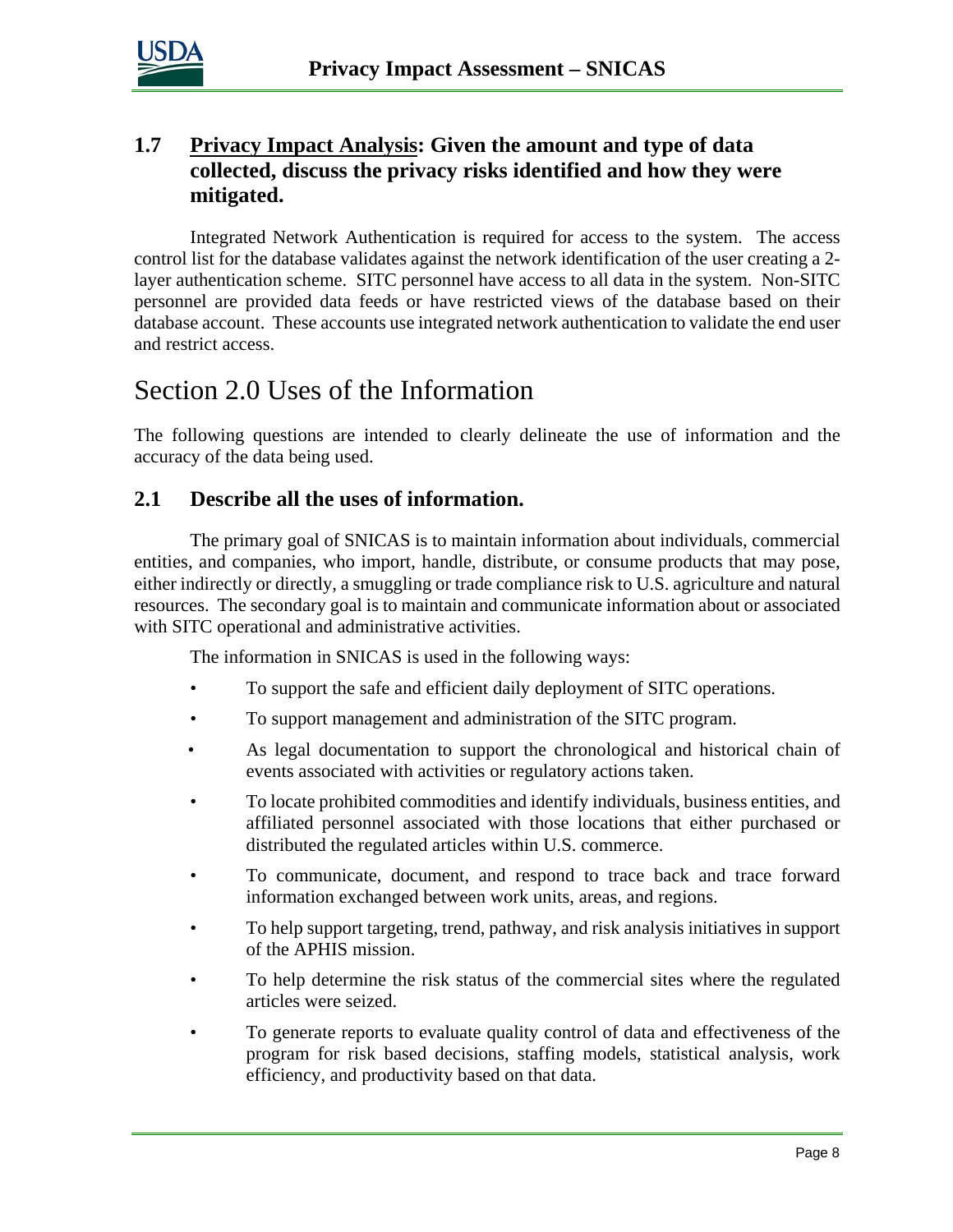

- To provide data for modeling potential pest and/or disease outbreaks based on the product pathway as it correlates to the country of origin's pest and/or disease status.
- To support the regulatory actions, investigations, and cases generated by the APHIS, and the SITC program.
- To share data, when appropriate, with other agencies, units, and state departments of agriculture to support their regulatory actions, investigations, and cases.

#### **2.2 What types of tools are used to analyze data and what type of data may be produced?**

N/A

#### **2.3 If the system uses commercial or publicly available data please explain why and how it is used.**

Open source publically available data, as well as LexisNexis, Autotrack, Sales Genie, DUNS and Bradstreet, and other commercial available data is used by SITC as supplemental and confirmatory information to support data obtained during physical inspections/surveys. Open source and commercially available data is also utilized by SITC for background information and analysis. Information is leveraged to identify potential violators, affiliations, or associations with known violators.

#### **2.4 Privacy Impact Analysis: Describe any types of controls that may be in place to ensure that information is handled in accordance with the above described uses.**

Role-based robust authentication and authorization via USDA eAuthentication and physical access control, firewalls (access control), intrusion detection systems, and system auditing are among the countermeasures used to prevent unauthorized access. SITC personnel have access to all data in the system. Non-SITC personnel are provided data feeds or have restricted views of the database based on their database account permissions.

### Section 3.0 Retention

The following questions are intended to outline how long information will be retained after the initial collection:

#### **3.1 How long is information retained?**

The data will be retained indefinitely until the records retention schedule is approved.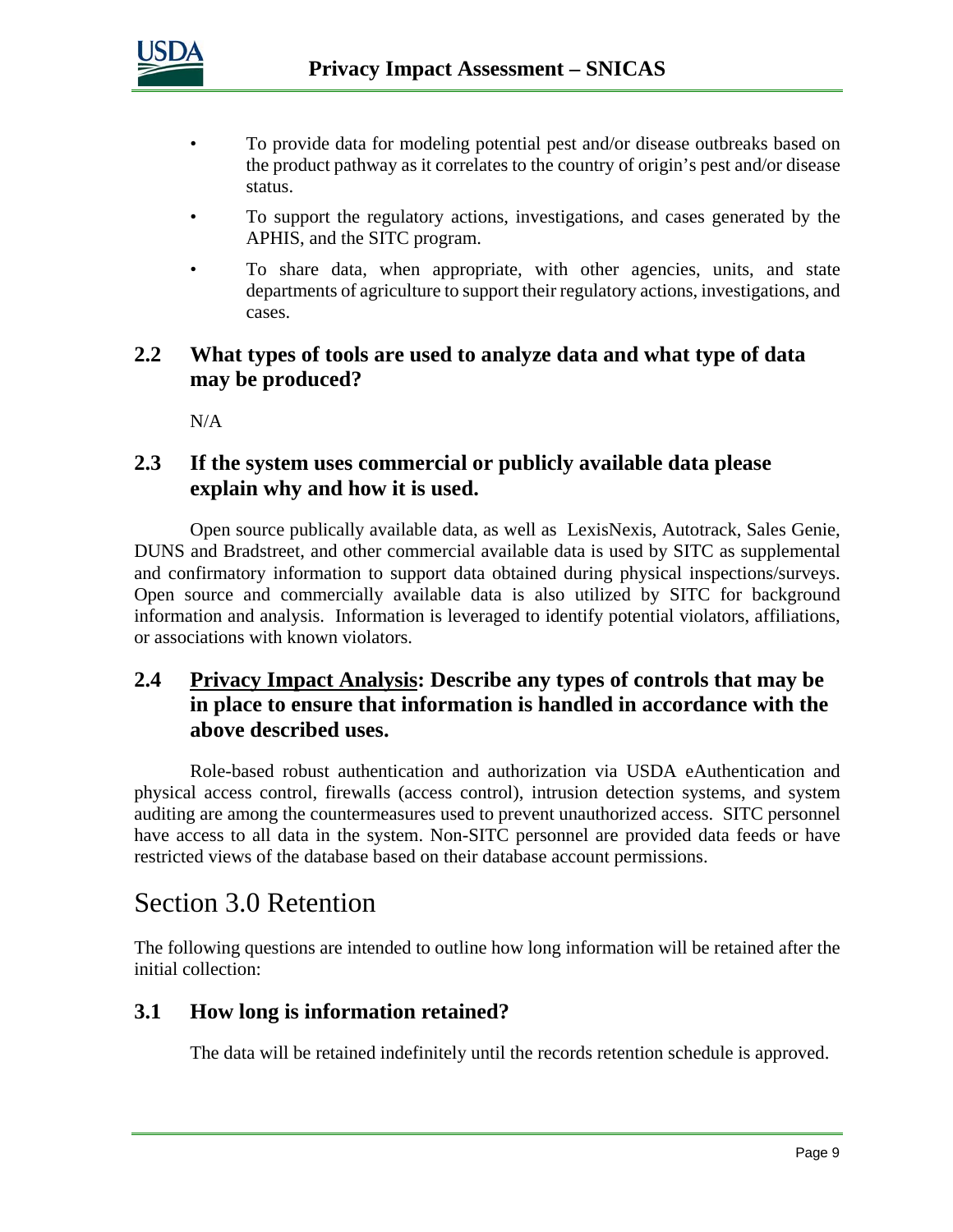

#### **3.2 Has the retention period been approved by the component records officer and the National Archives and Records Administration (NARA)?**

The data retention is pending the approval of the disposition authority. This deficiency is being managed under POA&M #26566.

#### **3.3 Privacy Impact Analysis: Please discuss the risks associated with the length of time data is retained and how those risks are mitigated.**

There is minimal risk associated with the length of time the data is retained. Data continues to inherit all security features mentioned in section 2.4 of this document. Individuals and organizations who intend to smuggle pose a grave risk to U.S Agriculture and natural resources. They employ a variety of means to establish associations and contacts for the purpose of facilitating illegal movement of products. Under these conditions, data is not purged from the system because entities, individuals, companies, corporations etc., recorded in the system have an infinite or indeterminate longevity to pose a risk to U.S Agriculture or natural resources. Data is not purged from the system because violator history can impact future enforcement actions. This retention period is consistent with APHIS legal authorities and the SITC mission*.*

## Section 4.0 Internal Sharing and Disclosure

The following questions are intended to define the scope of sharing within the United States Department of Agriculture.

#### **4.1 With which internal organization(s) is the information shared, what information is shared and for what purpose?**

 Information maintained in SNICAS may be shared with all organizational units and programs within PPQ. Information shall be utilized in support of all aspects of the PPQ mission and in support of activities associated with protecting U.S Agriculture and natural resources. Information may be shared with APHIS organizational units and programs (outside of PPQ) on a need to know basis consistent with, and to support their mission.

Currently data is shared routinely within PPQ in support of specific activities associated with its mission. Currently data is also shared routinely with APHIS Investigative Enforcement Service (IES) on a need to know basis and in conjunction with investigation, violations, and cases they prosecute on behalf of the PPQ SITC program/unit*.* 

#### **4.2 How is the information transmitted or disclosed?**

Information is transmitted electronically via email or directly through the database interface and via an external reporting site, as well as through verbal communications between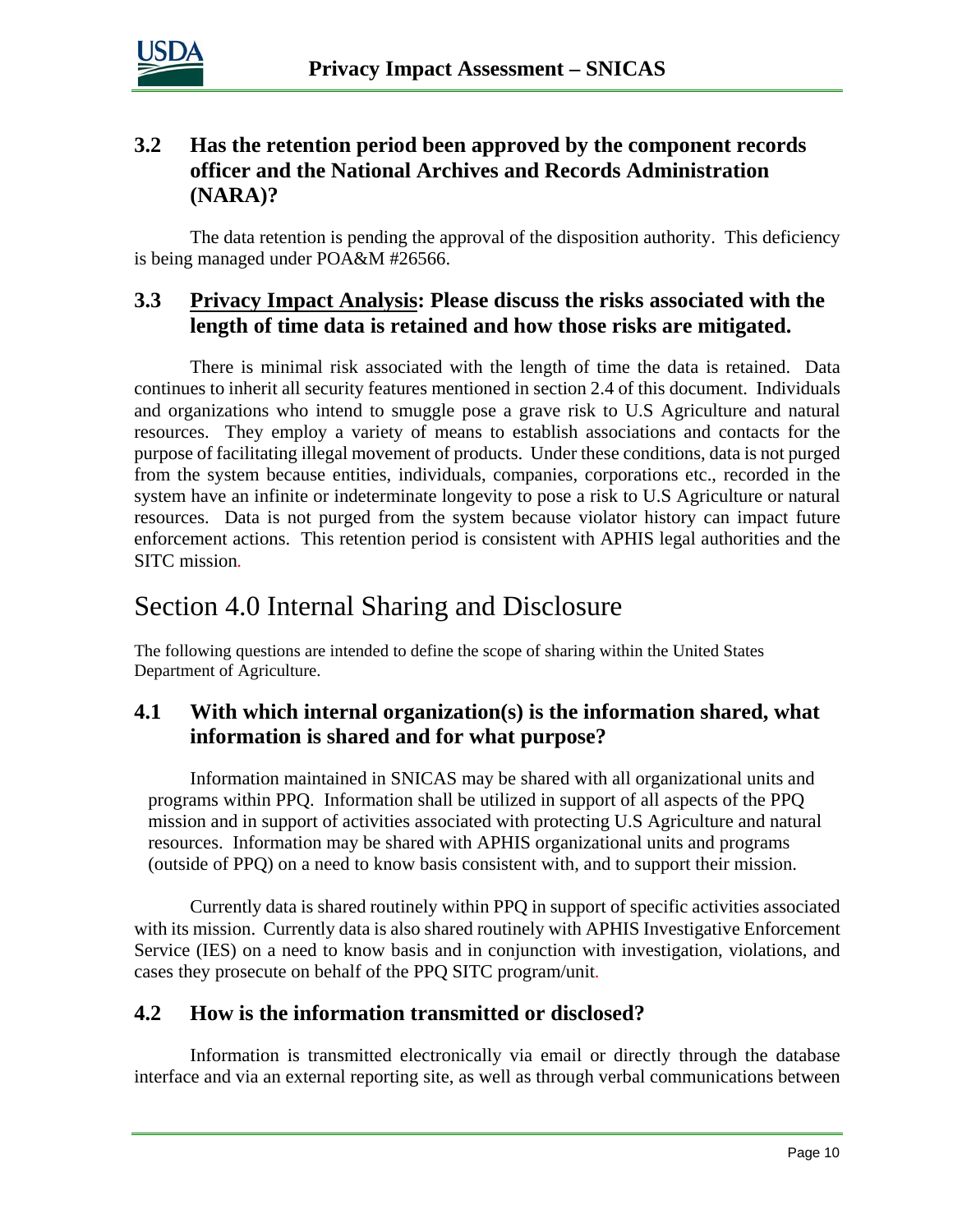

program officials. Sharing information within APHIS is decided on a case-by-case basis, consistent with mission objectives. APHIS personnel use this information for pathway analysis, trade, risk analysis, science, and any other uses necessary to carry out the mission of the agency and program.

#### **4.3 Privacy Impact Analysis: Considering the extent of internal information sharing, discuss the privacy risks associated with the sharing and how they were mitigated.**

SNICAS has built in granularity based on what level of access the National Coordinator deems as an appropriate level of access to APHIS employees. This level of access is based on their needs without compromising the integrity or security of the data. When appropriate and prudent, SITC personnel will redact any personally identifiable information from shared reports.

## Section 5.0 External Sharing and Disclosure

The following questions are intended to define the content, scope, and authority for information sharing external to USDA which includes Federal, state and local government, and the private sector.

#### **5.1 With which external organization(s) is the information shared, what information is shared, and for what purpose?**

Ad hoc limited information sharing with external agencies and departments (outside of APHIS) will require an official request directly to the Plant Health Programs (PHP) executive within PPQ, where SITC resides. Long term exchanges of data from external agencies and departments will require a Memorandum of Understanding (MOU) that outlines third-party sharing, privacy, and data security requirements.

Currently data is also shared routinely with Department of Homeland Security (DHS) Customs and Border Protection (CBP) on a need-to-know basis and in conjunction with their cooperative mission to protect US Agriculture and natural resources during inspections conducted, on behalf of USDA, at our nation's borders and Ports of Entry (POE). This information sharing provides CBP with the necessary targeting and background information to accomplish this mission and may contain identifying information such as an individual's name, address, and importer identification number. This information shared is not shared electronically, but on an Interagency Referral form (CBP/APHIS Form 5900). APHIS-21 Smuggling Interdiction and Trade Compliance (SITC) National Information, Communication and Activity System (SNICAS) System of Record Notice (SORN) is currently in the clearance process with the APHIS Regulatory Analysis and Development (RAD). This security control deficiency is being addressed under the Plan of Action and Milestone (POA&M) 17071.

#### **5.2 Is the sharing of personally identifiable information outside the Department compatible with the original collection? If so, is it**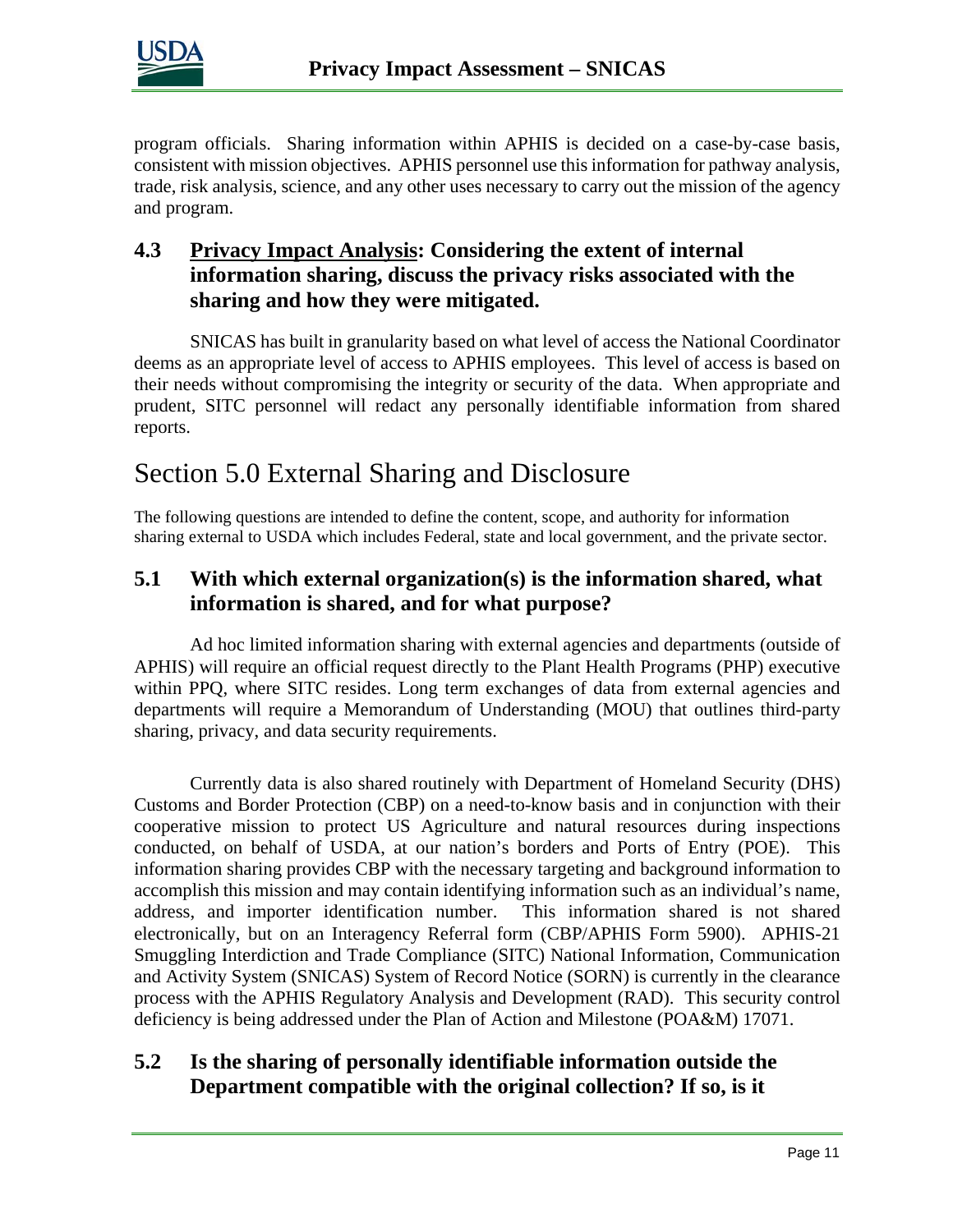

#### **covered by an appropriate routine use in a SORN? If so, please describe. If not, please describe under what legal mechanism the program or system is allowed to share the personally identifiable information outside of USDA.**

Sharing of personally identifiable information (PII) outside the Department is compatible with the original authorities and reasons for data collection only if the sharing of such data is associated with Departments and Agencies who share or act on behalf of USDA APHIS regulatory and legal authorities. These include the Plant Protection Act 7 U.S.C. 7701- 7786; Animal Health Protection Act 7 U.S.C 8301-8321; 7 The Honey Bee Act U.S.C. 281- 286; Bioterrorism Preparedness and Response Act of 2002 (7 U.S.C. 8401) and is derived from APHIS regulatory authority in Title 9 of the code of federal regulations (CFR) for plants, plant products or plant pests, as well as from Title 7 of the CFR for biological toxins and agents, domestic quarantines, endangered species, foreign quarantines, genetically engineered organisms, Hawaii quarantines, honey bees, import /export, noxious weeds, plant pests and the seed act.

If data is shared with Departments or Agencies who do not act on behalf of USDA APHIS regulatory and legal authorities then PII is not shared unless both Departments and Agencies have signed a Memorandum of Understanding (MOU) that assures protection of all PII data.

#### **5.3 How is the information shared outside the Department and what security measures safeguard its transmission?**

Information is transmitted electronically via email or directly through the database interface and via an external reporting site, as well as through verbal communications between program officials. Sharing information outside of APHIS is decided on a case-by-case basis, consistent with mission objectives.

#### **5.4 Privacy Impact Analysis: Given the external sharing, explain the privacy risks identified and describe how they were mitigated.**

When sharing information with third parties, the same specifications related to security and privacy that are in place for USDA APHIS employees are also applied to these outside Departments or Agencies. Access to SITC data is governed by the "need-to-know" criteria and requires that the receiving entity demonstrate the need for the data before access or interface is granted. The reason for the exchange/interface request and the implications on privacy are two factors included in both the initial and ongoing authorization, the MOU, and the Interconnectivity Security Agreement (ISA) negotiated between APHIS PPQ and the external agency seeking to access to APHIS PPQ SITC data. In general terms, the MOU specifies the conditions that govern the limitations associated with the use of the data, while the ISA specifies the data elements, format and the interface utilized during an electronic exchange.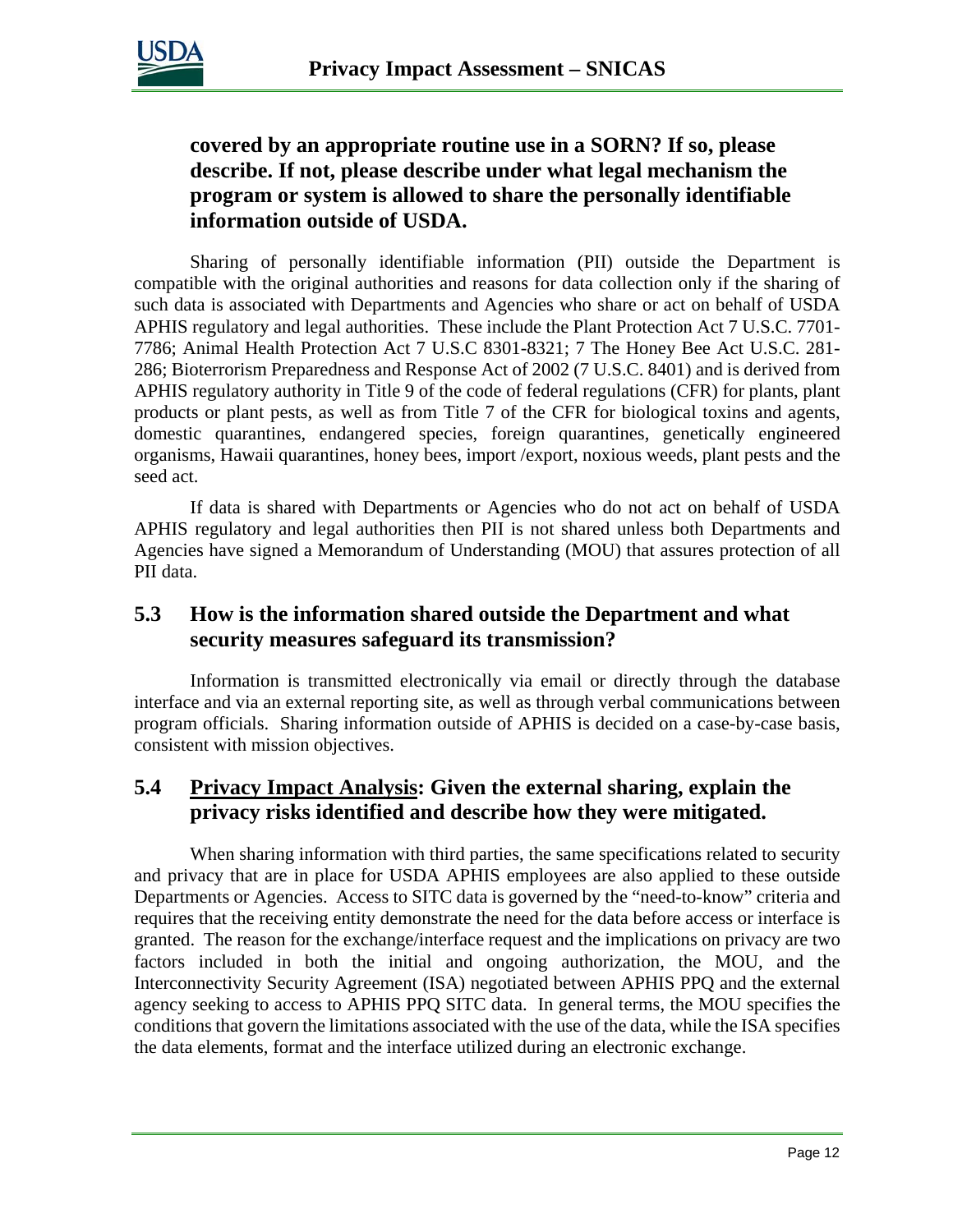

### Section 6.0 Notice

The following questions are directed at notice to the individual of the scope of information collected, the right to consent to uses of said information, and the right to decline to provide information.

#### **6.1 Does this system require a SORN and if so, please provide SORN name and URL.**

The SORN is pending and this deficiency is being managed under POA&M #17071.

#### **6.2 Was notice provided to the individual prior to collection of information?**

The SORN will serve as the official notice. The collection of the information is used to detect the unlawful entry and distribution by individuals of prohibited and/or noncompliant products that may harbor exotic plant and animal pests, diseases, or invasive species

#### **6.3 Do individuals have the opportunity and/or right to decline to provide information?**

No. generally, the decision whether to import goods/merchandise into the United States or to transport those goods across state lines is within the discretion of the individual or company. However, United States law requires persons seeking the importation or interstate movement of regulated items are required to provide sufficient information to allow USDA APHIS to determine whether the goods/merchandise pose an agriculture or natural resource risk to the country.

#### **6.4. Do individuals have the right to consent to particular uses of the information? If so, how does the individual exercise the right?**

No, because the submission of information is required for the importation or interstate movement of goods/merchandise, restrictions on APHIS use and sharing information is limited to the legal requirements set forth in the Privacy Act, Trade secrets Act, and the uses of published System of Records Notifications (SORN). Individuals or companies do not have the right to consent to the particular use of the information collected in SNICAS. As for the use of the information, once it is presented to APHIS in an importation or interstate movement context, the individual or companies no longer retain rights respecting their consent to the use of the information.

#### **6.5. Privacy Impact Analysis: Describe how notice is provided to individuals, and how the risks associated with individuals being unaware of the collection are mitigated.**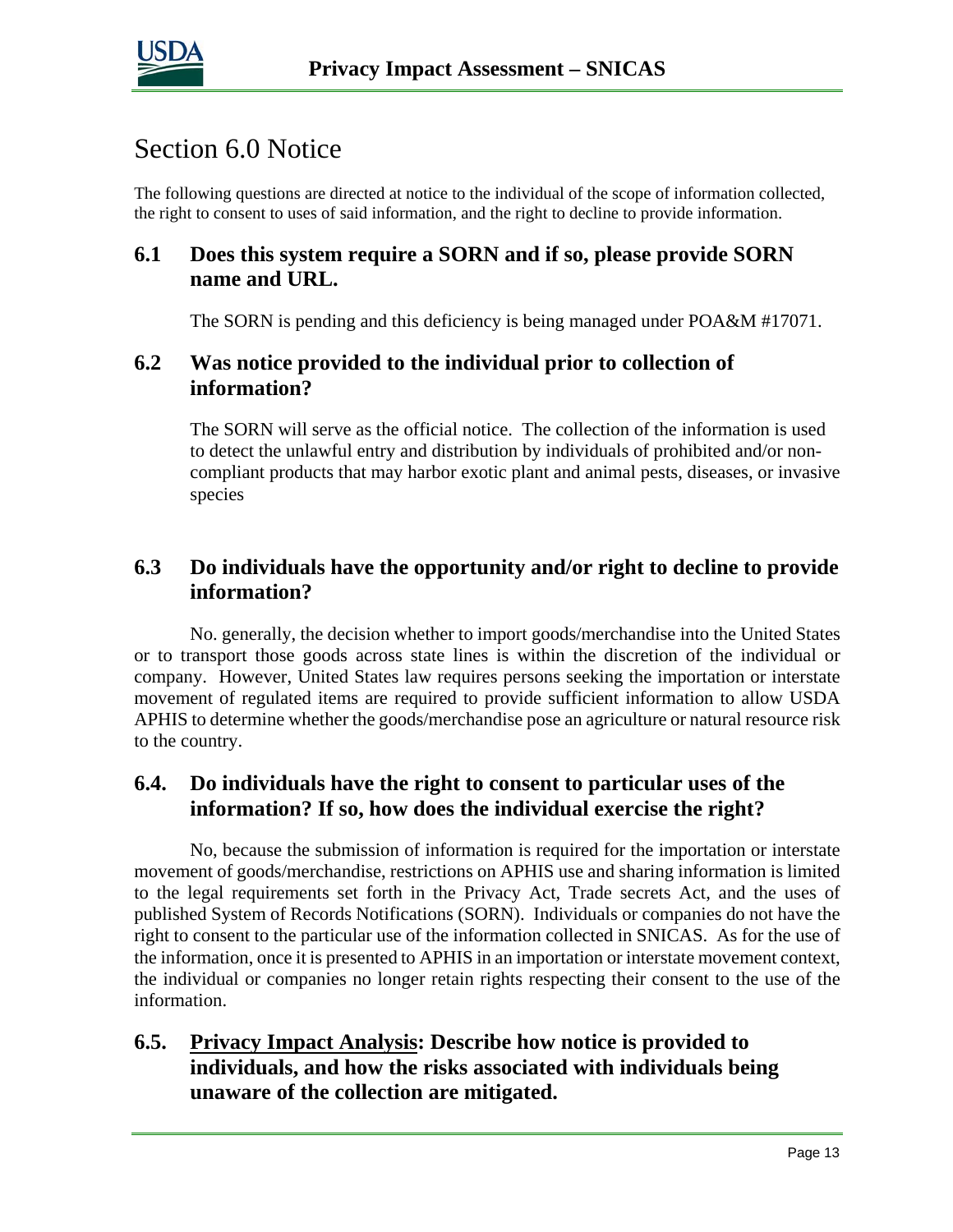

As mentioned in 6.1 of this section, APHIS will be issuing a new System of Records Notice (SORN) in conjunction with this PIA. Notice is also provided through the publication of this PIA on the Internet. Additionally, USDA has set up a web site to provide an additional opportunity to view published PIA's.

[http://www.usda.gov/wps/portal/usda/usdahome?navid=PRIVACY\\_POLICY\\_ES](http://www.usda.gov/wps/portal/usda/usdahome?navid=PRIVACY_POLICY_ES)

### Section 7.0 Access, Redress and Correction

The following questions are directed at an individual's ability to ensure the accuracy of the information collected about them.

#### **7.1 What are the procedures that allow individuals to gain access to their information?**

Any individual may obtain information from a record in the system that pertains to him or her. Requests for hard copies of records should be in writing, and the request must contain the requesting individual's name, address, name of the system of records, timeframe for the records in question, any other pertinent information to help identify the file, and a copy of his/her photo identification containing a current address for verification of identification. All inquiries should be addressed to the Freedom of Information and Privacy Act Staff, Legislative and Public Affairs, APHIS, 4700 River Road Unit 50, Riverdale, MD 20737-1232.

In addition, the freedom of information act (FOIA) (5U.S.C 522) provides a means of access to the information for all individuals, irrespective of the individual's status under the privacy act.

Under FOIA, certain records may be withheld, in whole, or in part, from the requester if they fall within one of nine FOIA exemptions. The below six exemptions most often form the basis for the withholding of information by APHIS:

- **Exemption 2**: Protects certain records related solely to APHIS' internal rules and practices.
- **Exemption 3**: Protects information that is prohibited from disclosure by other laws.
- **Exemption 4**: Protects trade secrets and confidential commercial or financial information.
- **Exemption 5**: Protects certain interagency and intra-agency communications.
- **Exemption 6**: Protects information about individuals in personnel, medical, and similar files when disclosure would constitute a clearly unwarranted invasion of privacy.
- **Exemption 7:** Protects records or information compiled for law enforcement purposes when disclosure: (A) could reasonably be expected to interfere with enforcement proceedings; (B) would deprive a person of a right to a fair trial or an impartial adjudication; (C) could reasonably be expected to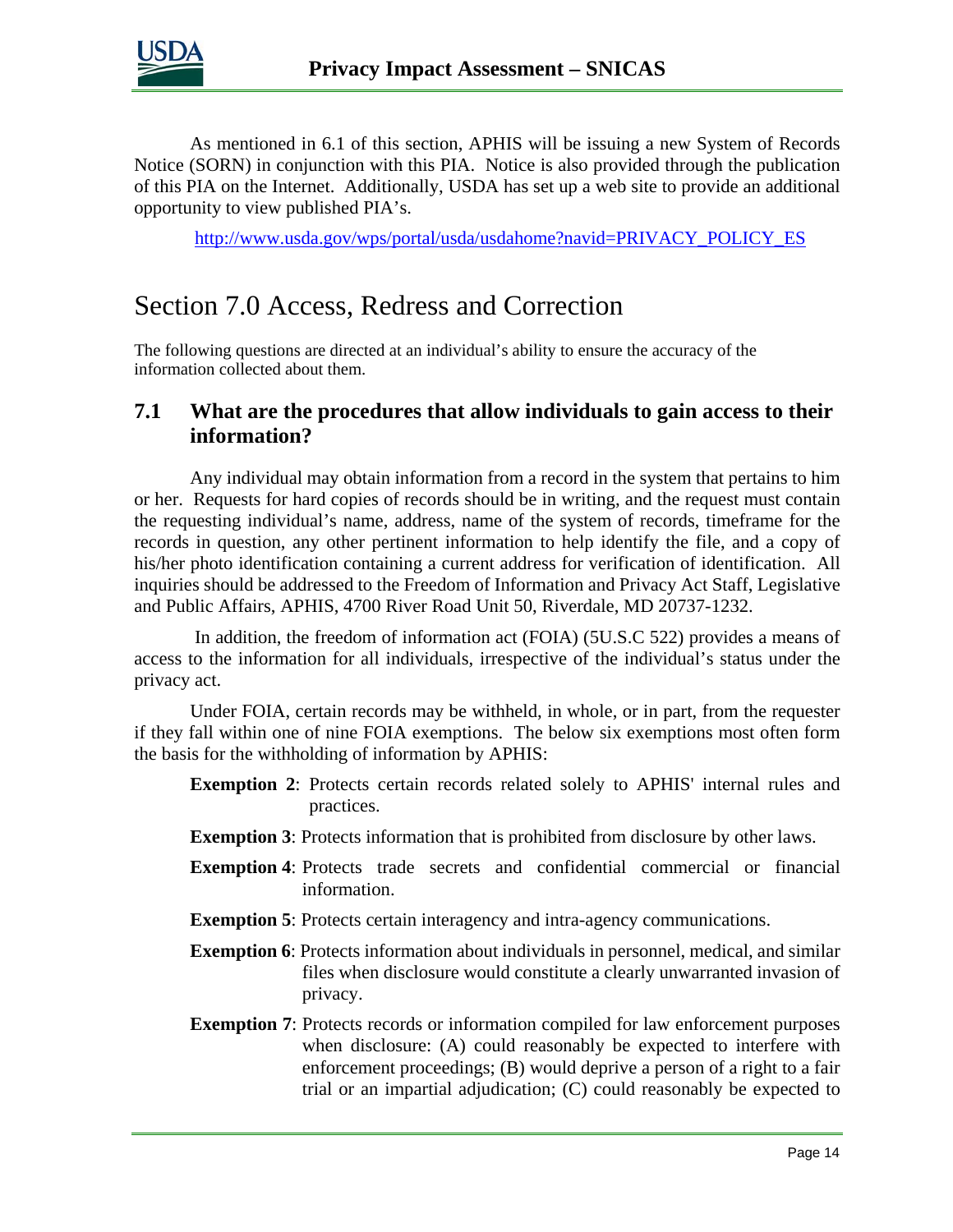

constitute an unwarranted invasion of personal privacy; (D) could reasonably be expected to disclose the identity of a confidential source; (E) would disclose techniques and procedures for law enforcement investigations or prosecutions, or would disclose guidelines for law enforcement investigations or prosecutions, if such disclosure could reasonably be expected to risk circumvention of the law; or (F) could reasonably be expected to endanger the life or physical safety of an individual.

#### **7.2 What are the procedures for correcting inaccurate or erroneous information?**

Any individual may contest information contained within a record in the system that pertains to him/her by submitting a written request to the system manager at the address above. Include the reason for contesting the record and the proposed amendment to the information with supporting documentation to show how the record is inaccurate.

#### **7.3 How are individuals notified of the procedures for correcting their information?**

Publication of the Systems of Records Notification (SORN) provides information on access and amending information collected in SNICAS.

#### **7.4 If no formal redress is provided, what alternatives are available to the individual?**

N/A

#### **7.5 Privacy Impact Analysis: Please discuss the privacy risks associated with the redress available to individuals and how those risks are mitigated.**

There are no privacy risks because redress is done according to guidelines set forth by the Freedom of Information Act Staff.

## Section 8.0 Technical Access and Security

The following questions are intended to describe technical safeguards and security measures.

#### **8.1 What procedures are in place to determine which users may access the system and are they documented?**

All user groups including SITC employees have access to the system defined by specific user's profile and limited through the rights and responsibilities of each user. Access by Users,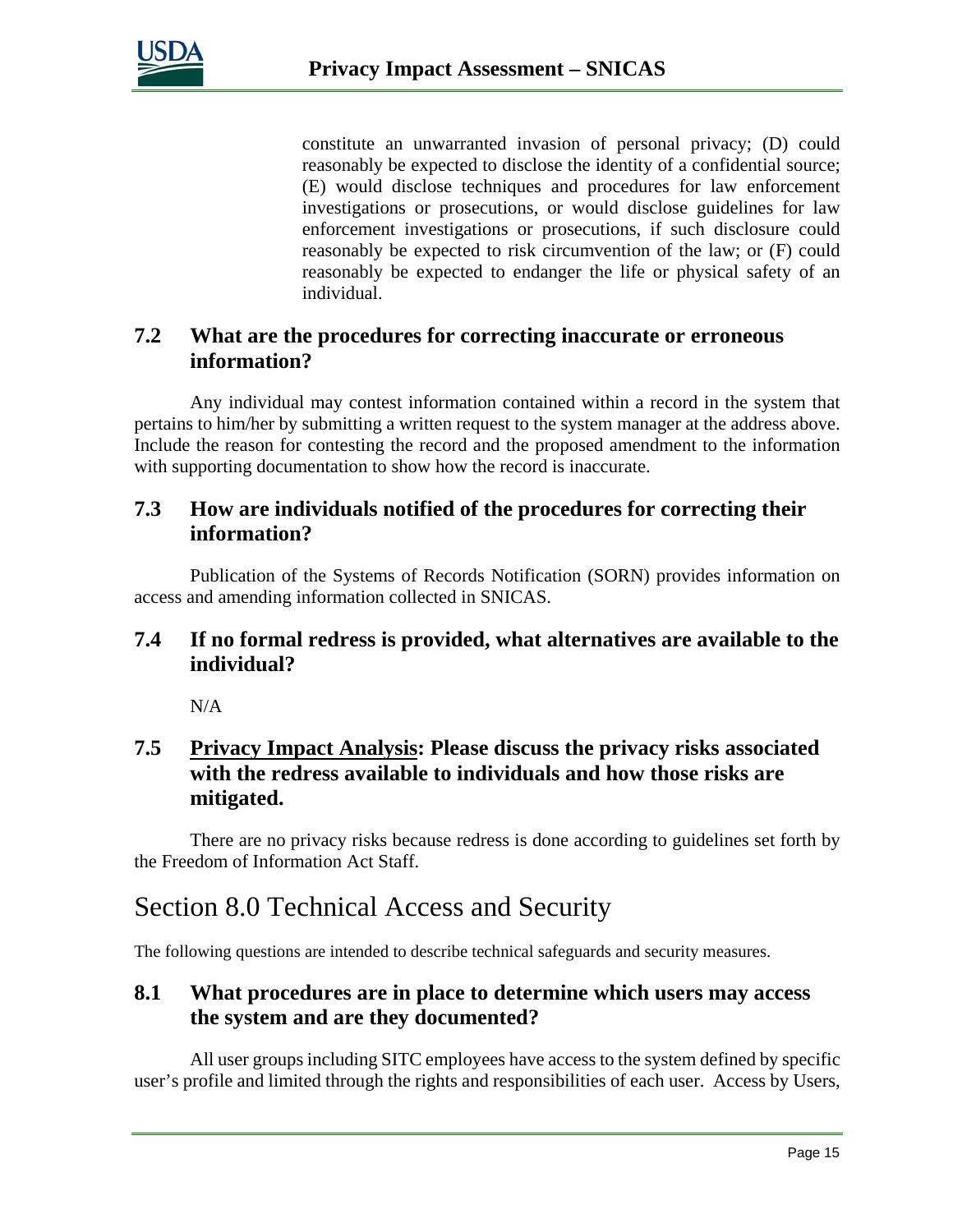

Manager, Systems Administrators, Developers, and others is defined by access levels associated with the mission and/or operating functions. User access is based on a demonstrated need-toknow basis.

#### **8.2 Will Department contractors have access to the system?**

Yes, however they are subject to the same background, training, need-to-know, and confidentiality requirements as the employees.

#### **8.3 Describe what privacy training is provided to users either generally or specifically relevant to the program or system?**

All APHIS personnel and contractors re required to complete the Computer Security and Accessibility test annually. They will also be required to sign the Rules of Behavior which has outlined privacy responsibilities.

#### **8.4 Has Certification & Accreditation been completed for the system or systems supporting the program?**

The system obtained Accreditation and Authority to Operate on August 29, 2012.

#### **8.5 What auditing measures and technical safeguards are in place to prevent misuse of data?**

SNICAS utilizes audit trails to track data edits for all major data elements and tables within the system. Virtually, this database behind the database allows administrators not only to review changes within the system, but to also restore data inaccurately entered if, and when appropriate.

All data are quality controlled by the SITC analysts and SNICAS programmers on a quarterly, six month, and annual review.

#### **8.6 Privacy Impact Analysis: Given the sensitivity and scope of the information collected, as well as any information sharing conducted on the system, what privacy risks were identified and how do the security controls mitigate them?**

Integrated Network Authentication is required for access to the system. The access control list for the database validates against the network identification of the user creating a 2 layer authentication scheme. SITC personnel have access to all data in the system. Non-SITC personnel are provided data feeds or have restricted views of the database based on their database account. These accounts use integrated network authentication to validate the end user and restrict access.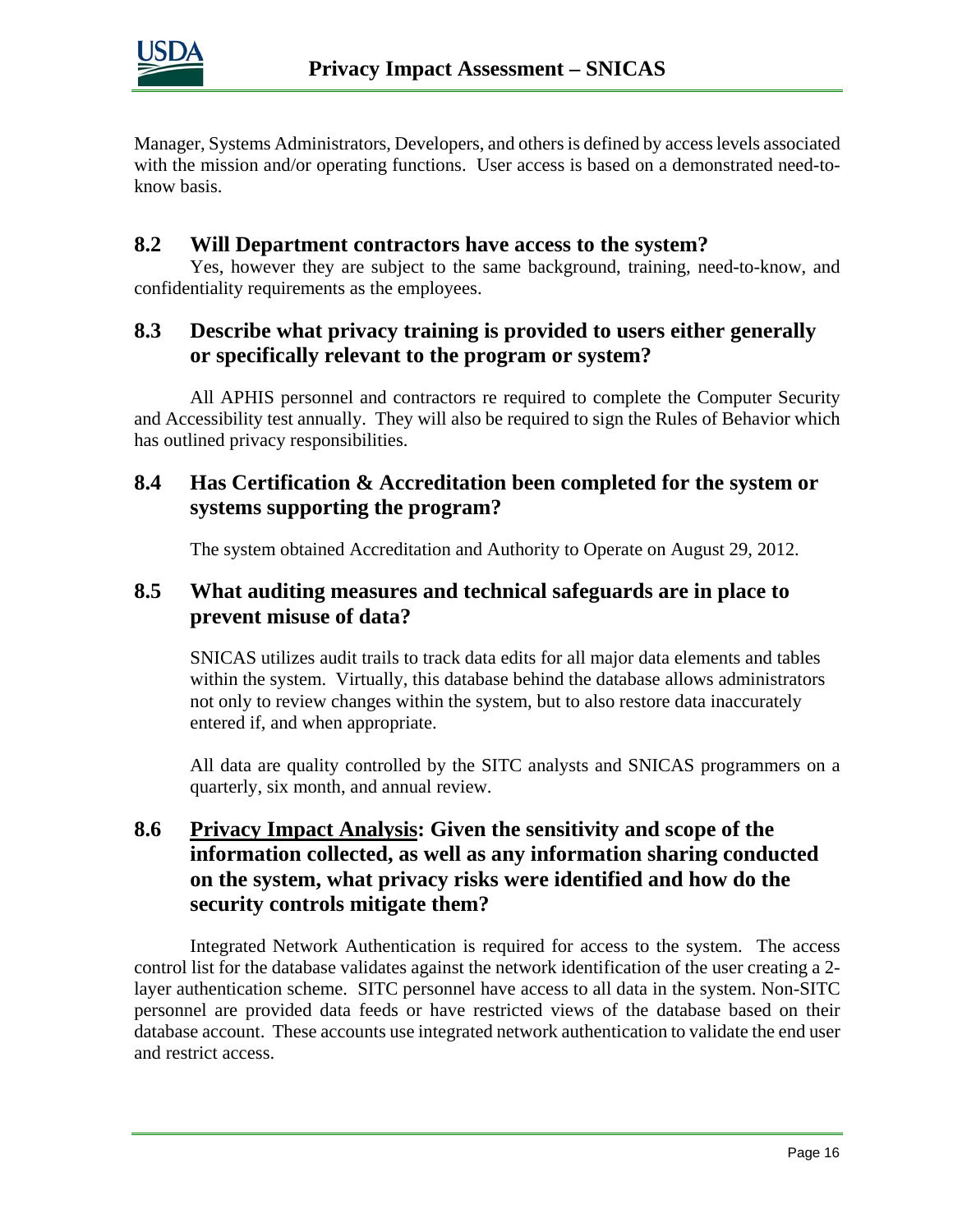

## Section 9.0 Technology

The following questions are directed at critically analyzing the selection process for any technologies utilized by the system, including system hardware and other technology.

#### **9.1 What type of project is the program or system?**

SNICAS is a nationally utilized, moderate impact, major application. It is accessed through a web-based interface and is utilized as the primary tool to record, communicate, and track program activities. SNICAS is a legacy system utilized by the SITC program/unit to collect mission appropriate data and leveraged to help deploy the program and protect U.S Agriculture and resources on a daily basis.

#### **9.2 Does the project employ technology which may raise privacy concerns? If so please discuss their implementation.**

No, integrity, privacy, and security are reviewed in accordance with APHIS IT security and privacy policy, and are reflective of the successful transition through certification and accreditation, and investment management processes*.*

## Section 10.0 Third Party Websites/Applications

The following questions are directed at critically analyzing the privacy impact of using third party websites and/or applications.

#### **10.1 Has the System Owner (SO) and/or Information Systems Security Program Manager (ISSPM) reviewed Office of Management and Budget (OMB) memorandums M-10-22 "Guidance for Online Use of Web Measurement and Customization Technology" and M-10-23 "Guidance for Agency Use of Third-Party Websites and Applications"?**

The OMB memorandums have been distributed and reviewed. However, the SNICAS system does not utilized any third-party websites and applications*.*

#### **10.2 What is the specific purpose of the agency's use of 3rd party websites and/or applications?**

N/A

**10.3 What personally identifiable information (PII) will become available through the agency's use of 3rd party websites and/or applications.**

N/A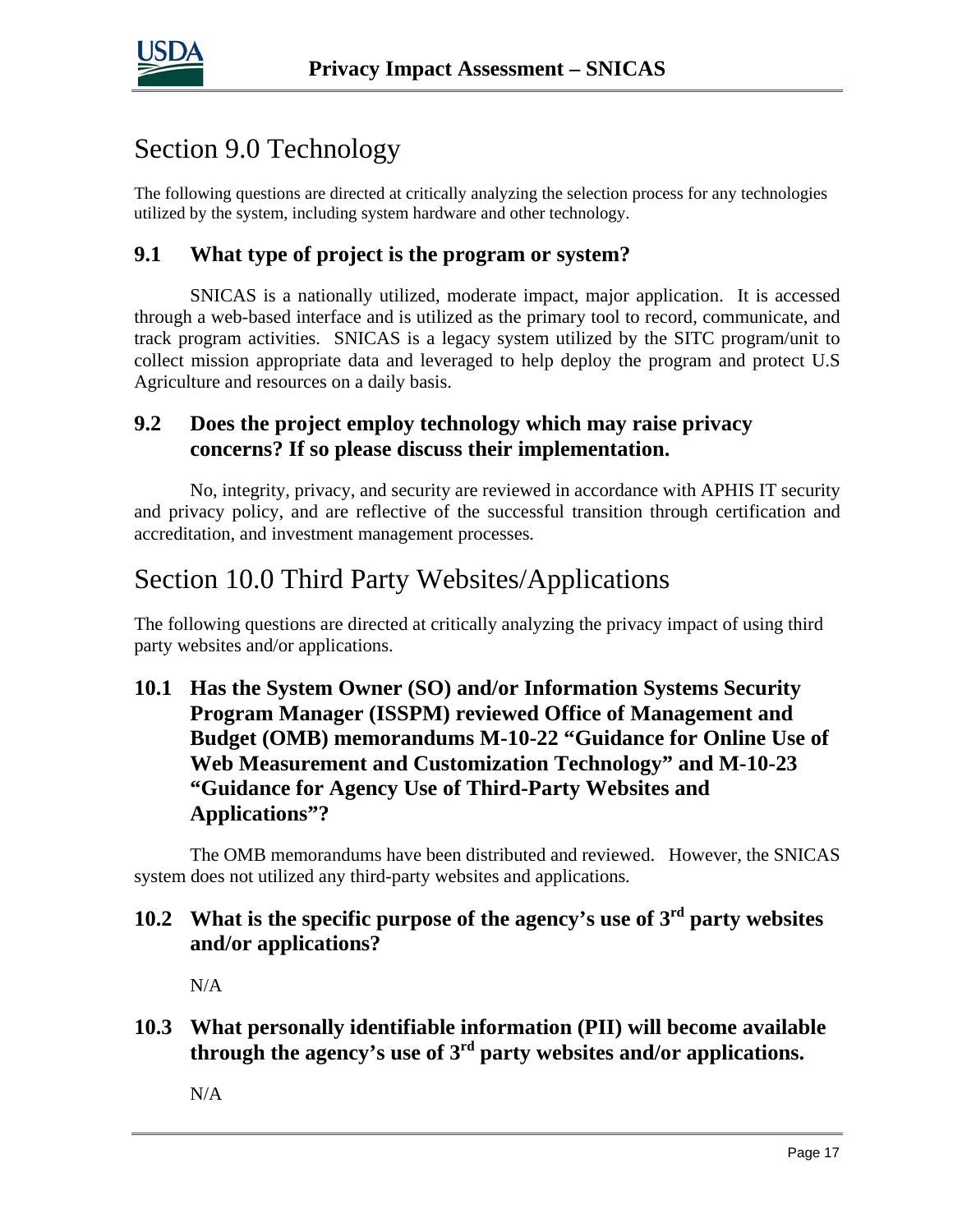

**10.4 How will the PII that becomes available through the agency's use of 3rd party websites and/or applications be used?**

N/A

**10.5 How will the PII that becomes available through the agency's use of 3rd party websites and/or applications be maintained and secured?**

 $N/A$ 

**10.6 Is the PII that becomes available through the agency's use of 3rd party websites and/or applications purged periodically?** 

 $N/A$ 

**10.7 Who will have access to PII that becomes available through the agency's use of 3rd party websites and/or applications?**

 $N/A$ 

**10.8 With whom will the PII that becomes available through the agency's use of 3rd party websites and/or applications be shared - either internally or externally?**

N/A

**10.9 Will the activities involving the PII that becomes available through the agency's use of 3rd party websites and/or applications require either the creation or modification of a system of records notice (SORN)?**

N/A

**10.10 Does the system use web measurement and customization technology?**

N/A

**10.11 Does the system allow users to either decline to opt-in or decide to opt-out of all uses of web measurement and customization technology?**

N/A